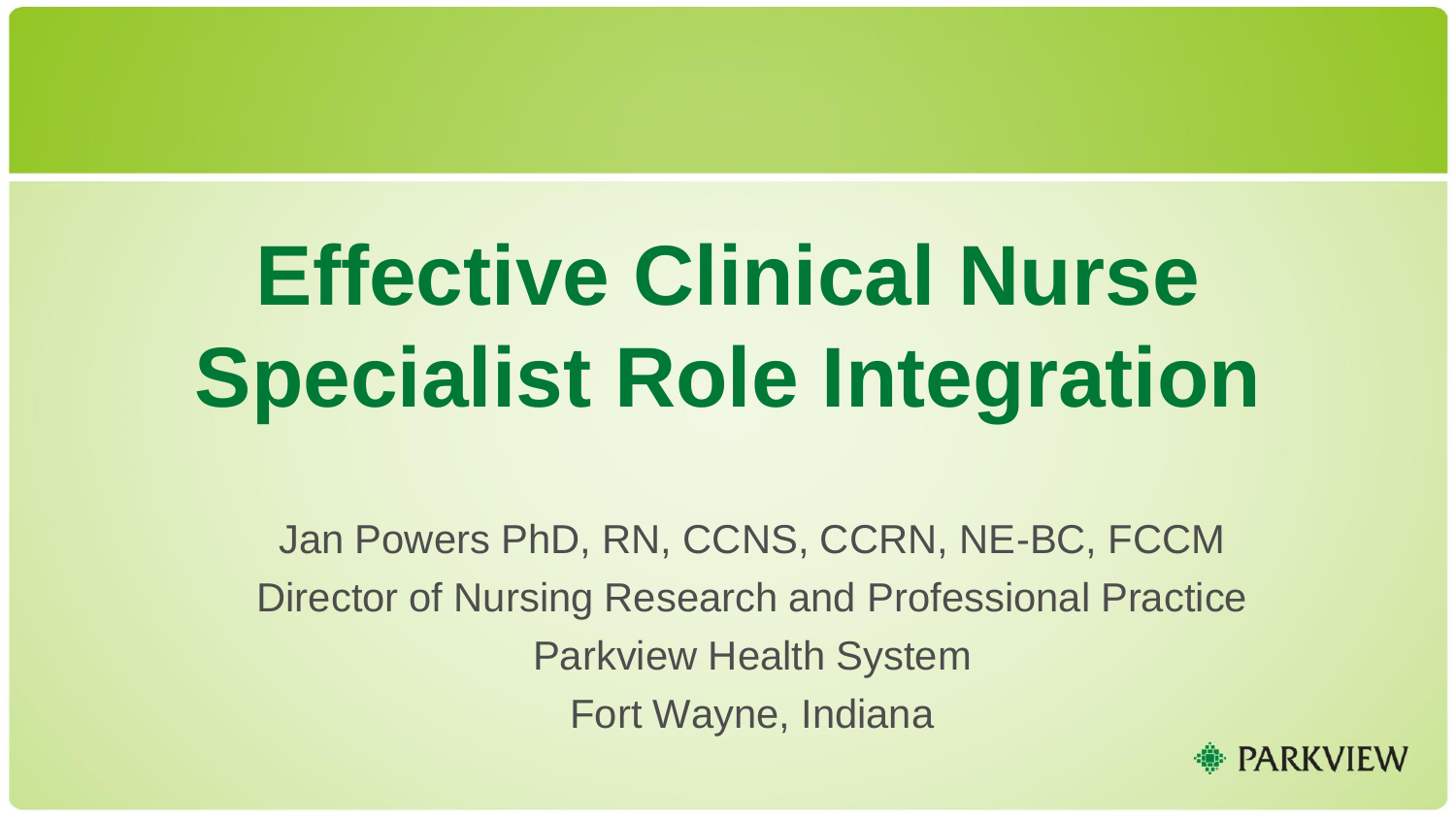### What is a Clinical Nurse Specialist

- Clinical nurse specialists are advanced practice registered nurses who have graduate preparation (Master's or Doctorate) in nursing. Like other advanced practice registered nurses, they are trained in physiology, pharmacology and physical assessment in addition to their particular areas of specialty.
- Clinical nurse specialists are leaders in health care.
- The clinical nurse specialist has been a part of the health care for more than 60 years. The profession has become widely accepted in the health care system.....significantly impacts the nation's economy by providing safe, low-cost, and effective evidence-based health care services.



APNs

NP

**CNM** 

CRNA

CNS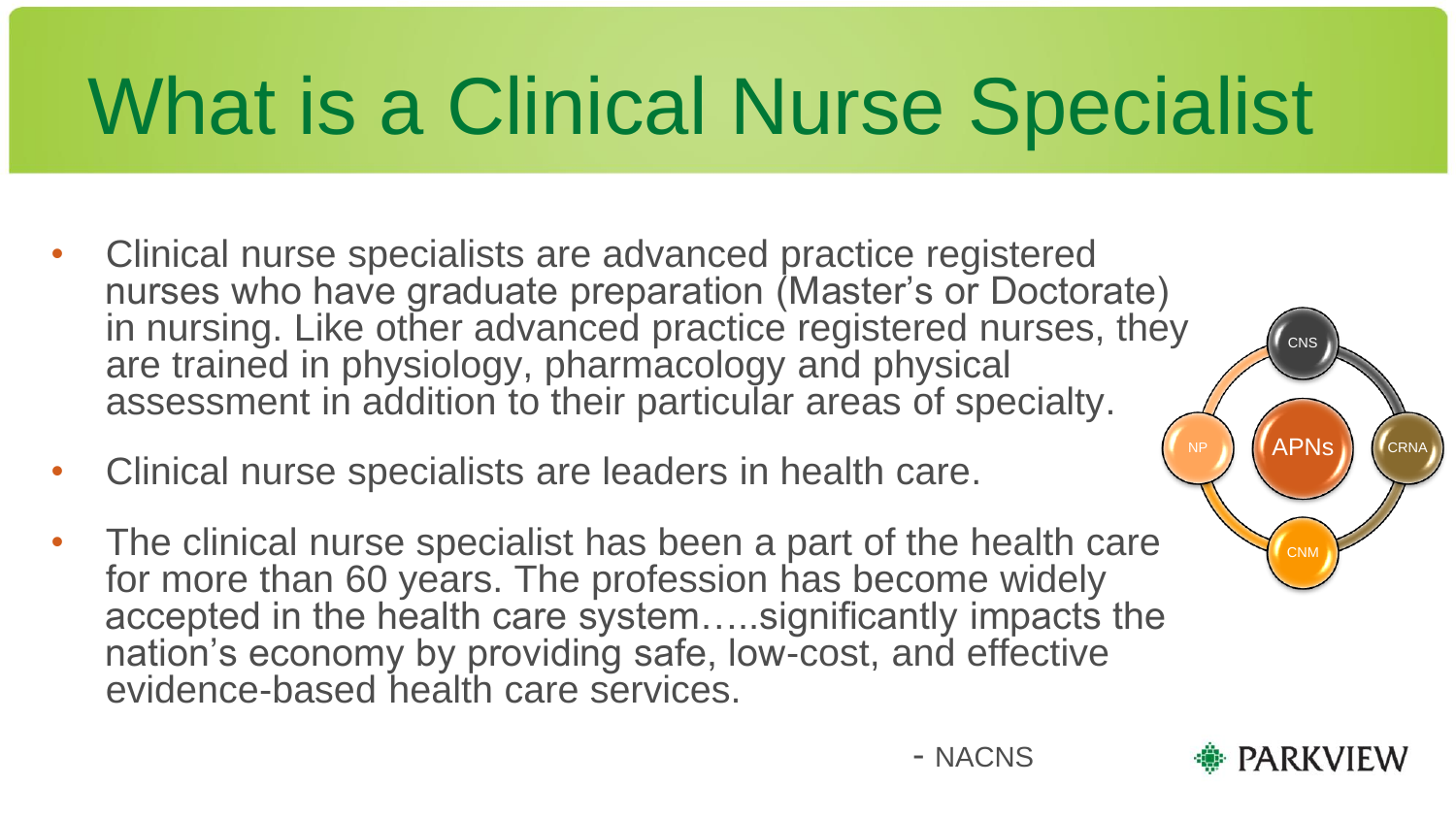#### Clinical Nurse Specialists Practice

- Expert clinicians with advanced education and training in a specialized area of nursing practice who work in a wide variety of health care settings.
- A clinical nurse specialists' specialty may be defined by:
	- population (such as: pediatrics, geriatrics, women's health);
	- setting (such as: critical care or emergency room);
	- disease or medical subspecialty (such as: diabetes or oncology);
	- type of care (such as: psychiatric or rehabilitation); or
	- type of problem (such as: pain, wounds, stress).
- CNSs provide diagnosis, treatment, and ongoing management of patients. Also provide expertise and support to nurses caring for patients at the bedside, help drive practice changes throughout the organization, and ensure the use of best practices and evidence-based care to achieve the best possible patient outcomes.
- CNSs help design and implement interventions, and assess and evaluate those to improve overall health care delivery.

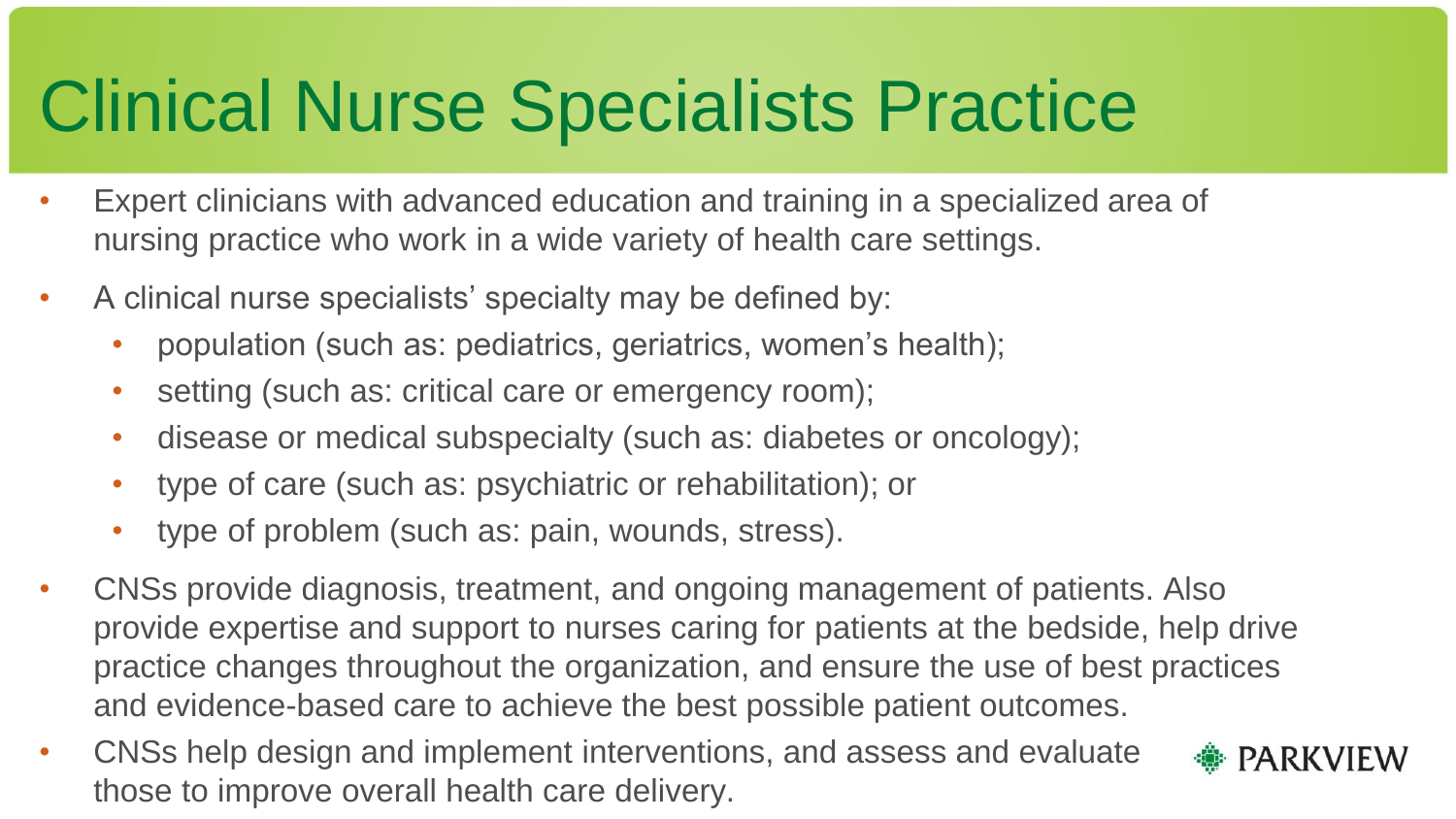# CNS Roles

- 7 core competencies and behaviors (NACNS 2006-2008, Mayo 2010)
	- Direct care
	- Consultation
	- Systems leadership (competency to manage change and empowers others to influence clinical practice)
	- **Collaboration**
	- **Coaching**
	- Ethical decision making
	- Research

Babine, RL et al. Role of CNS in implementation of a practice change. J of Nrsg Mgmt, 2016;24:39-49

- 5 Broad sub-roles
	- Clinical practice expert
	- **Education**
	- **Consultation**
	- Clinical leadership
	- Research
- Three Spheres of influence
	- Patient, nurse, system

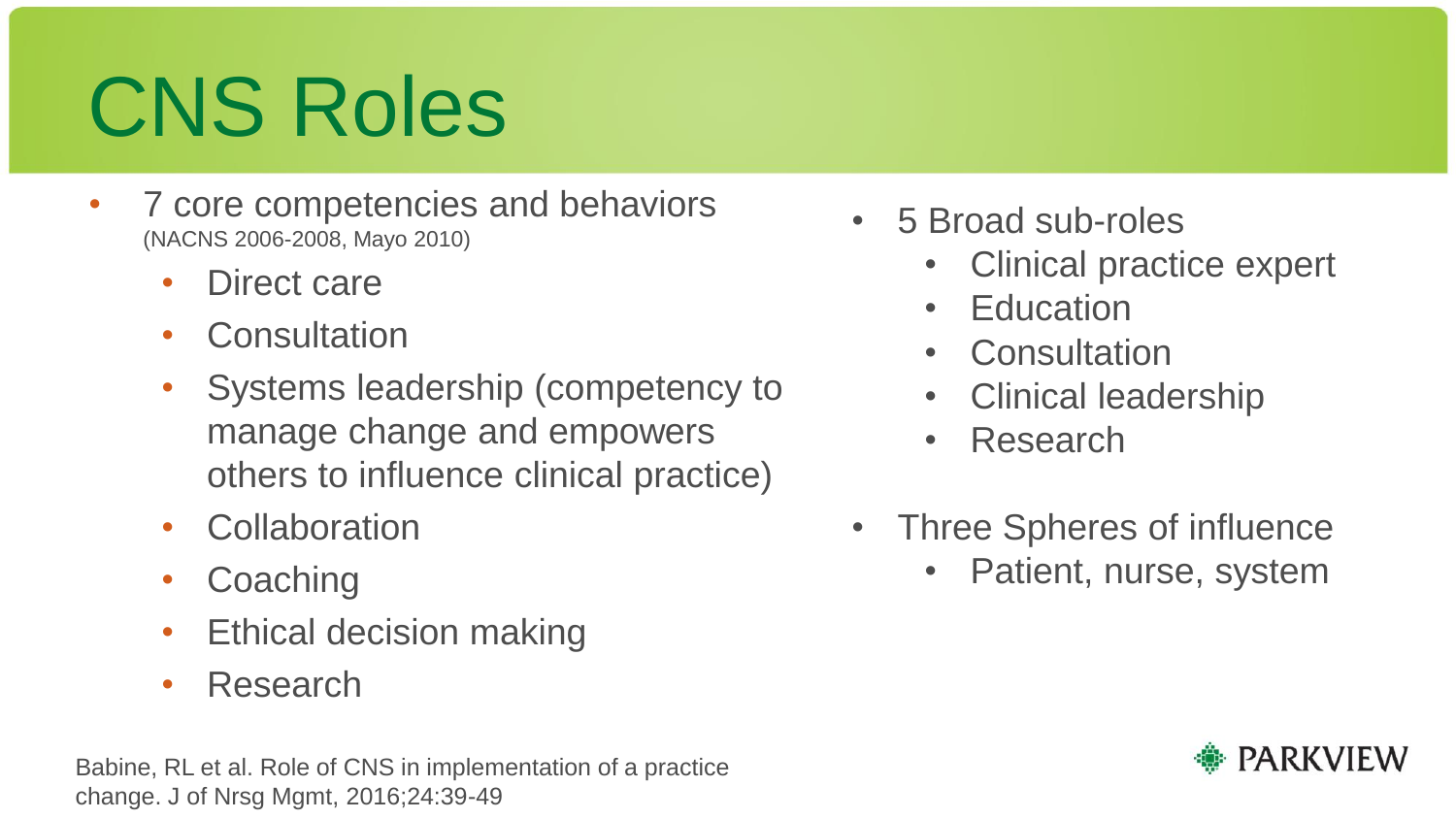# Clinical Nurse Specialist

- Role confusion stemming from chameleon-like abilities
- CNSs have array of skills and knowledge and adapt to a variety of professional roles (direct care, educators, case managers, researchers, PI project leaders)
- Underutilization of advance knowledge and skills
- Need to be able to articulate role clearly and meaningful way (elevator speech, brochures, handouts, job description)
- Translate research into practice
- Lead transformation at the bedside (change agent)
- Implement change
- Collaborate to facilitate change with multidisciplinary team
- Need to demonstrate value CNSs bring to organization



Foster, J & Flanders, S. Challenges in CNS Education and Practice. Online Journal of Issues in Nursing.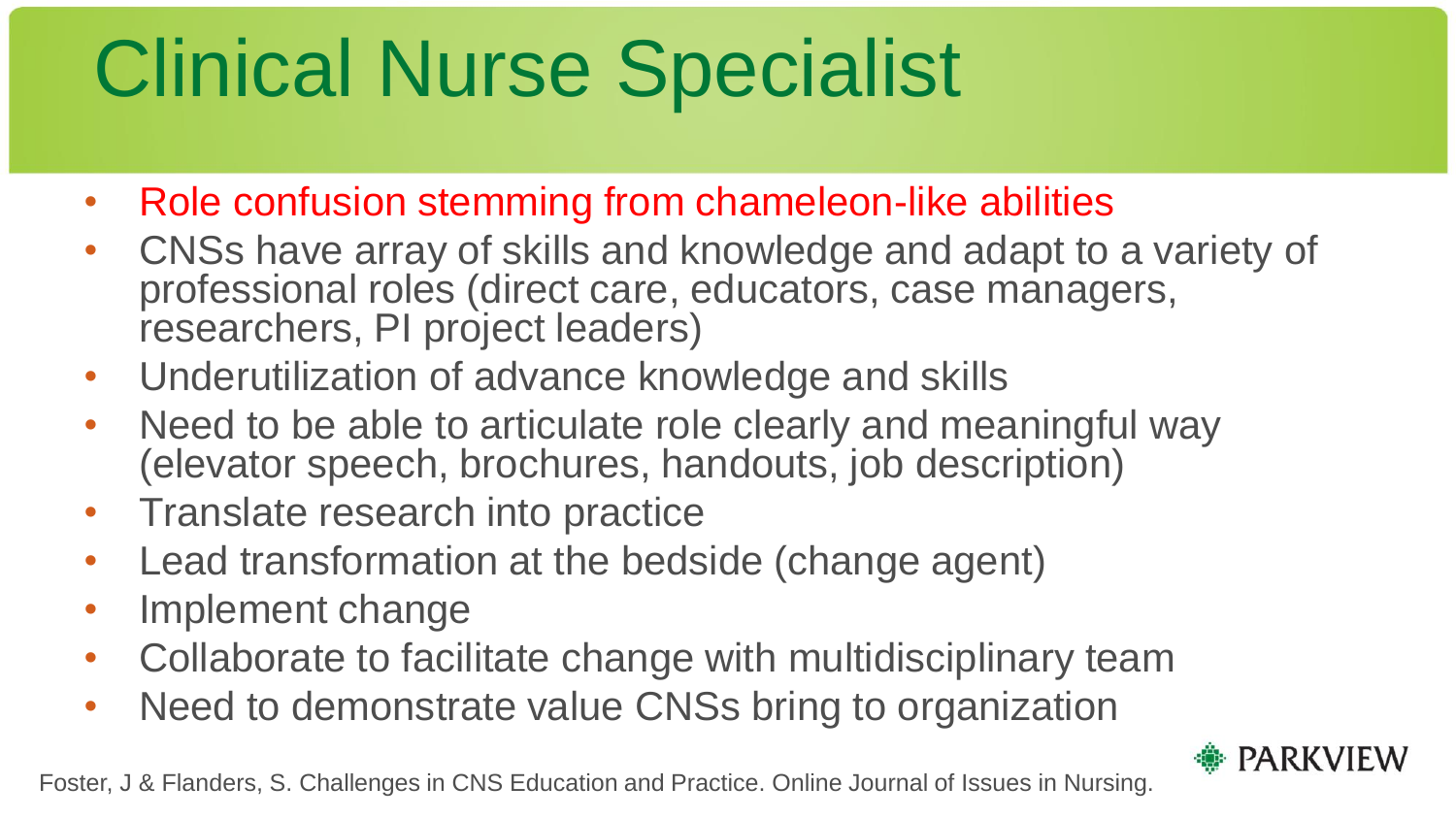# Role confusion - Identity crisis

- Variety of services CNS can provide may contribute to unique problems
- Unique problems
	- role definition, effective change management, prioritization and time management and demonstrating benefits to the organization



Foster, J & Flanders, S. Challenges in CNS Education and Practice. Online Journal of Issues in Nursing.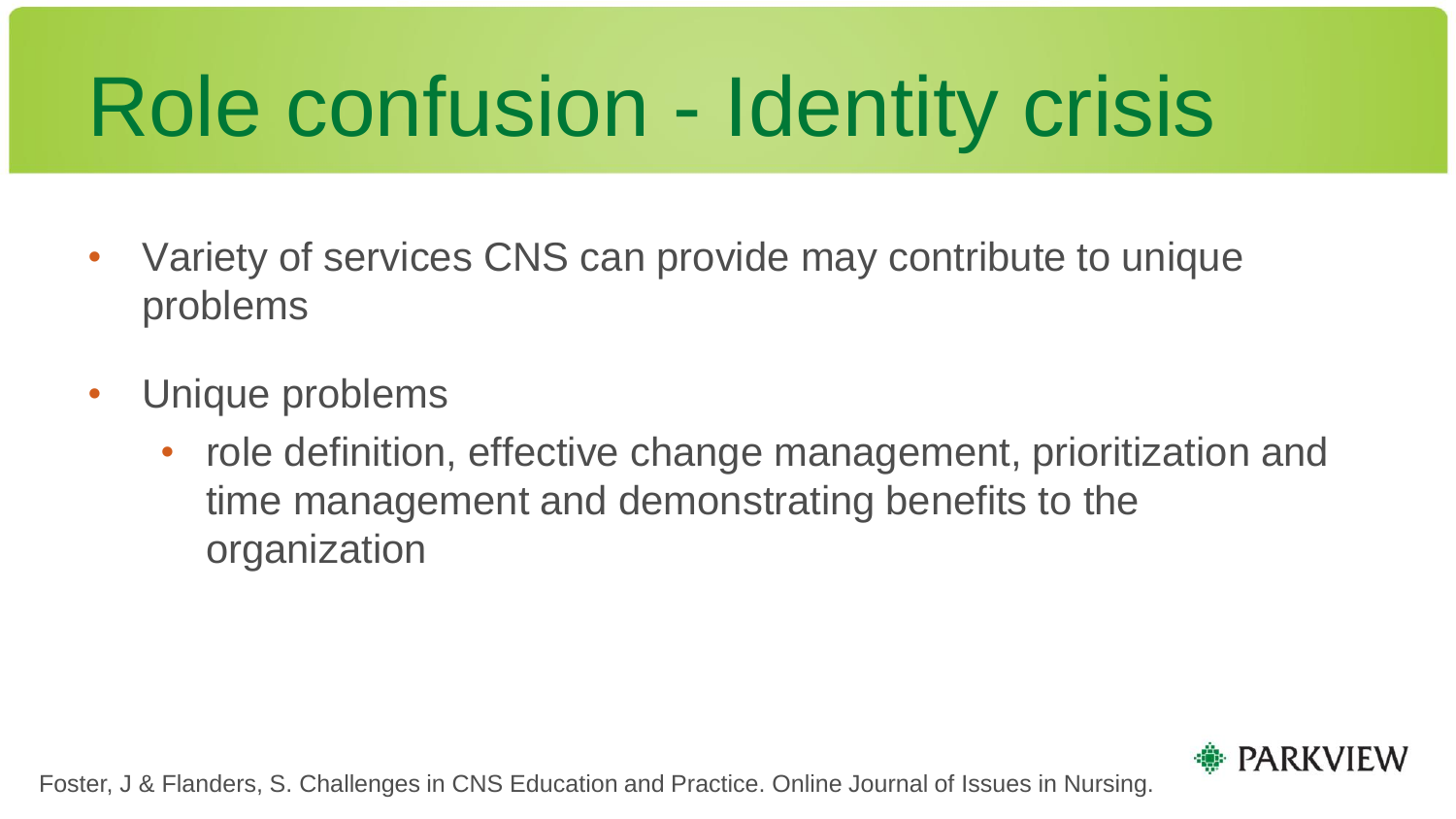#### CNS as Clinical Expert

- CNS is a clinical expert who uses influence to improve patient outcomes
- Lack of information in the literature about CNS impact on outcomes and cost of care
- Lack of data to demonstrate the effect of CNS practice on patient outcomes
- Most time in nursing activities, then patient/client (patient teaching, consultation and organizational
- Barriers differed based on years of experience, whom CNS directly reports and number of units covered.

Mayo, A. et al. Clinical Nurse Specialist, 2010; 24(2): 60-68.

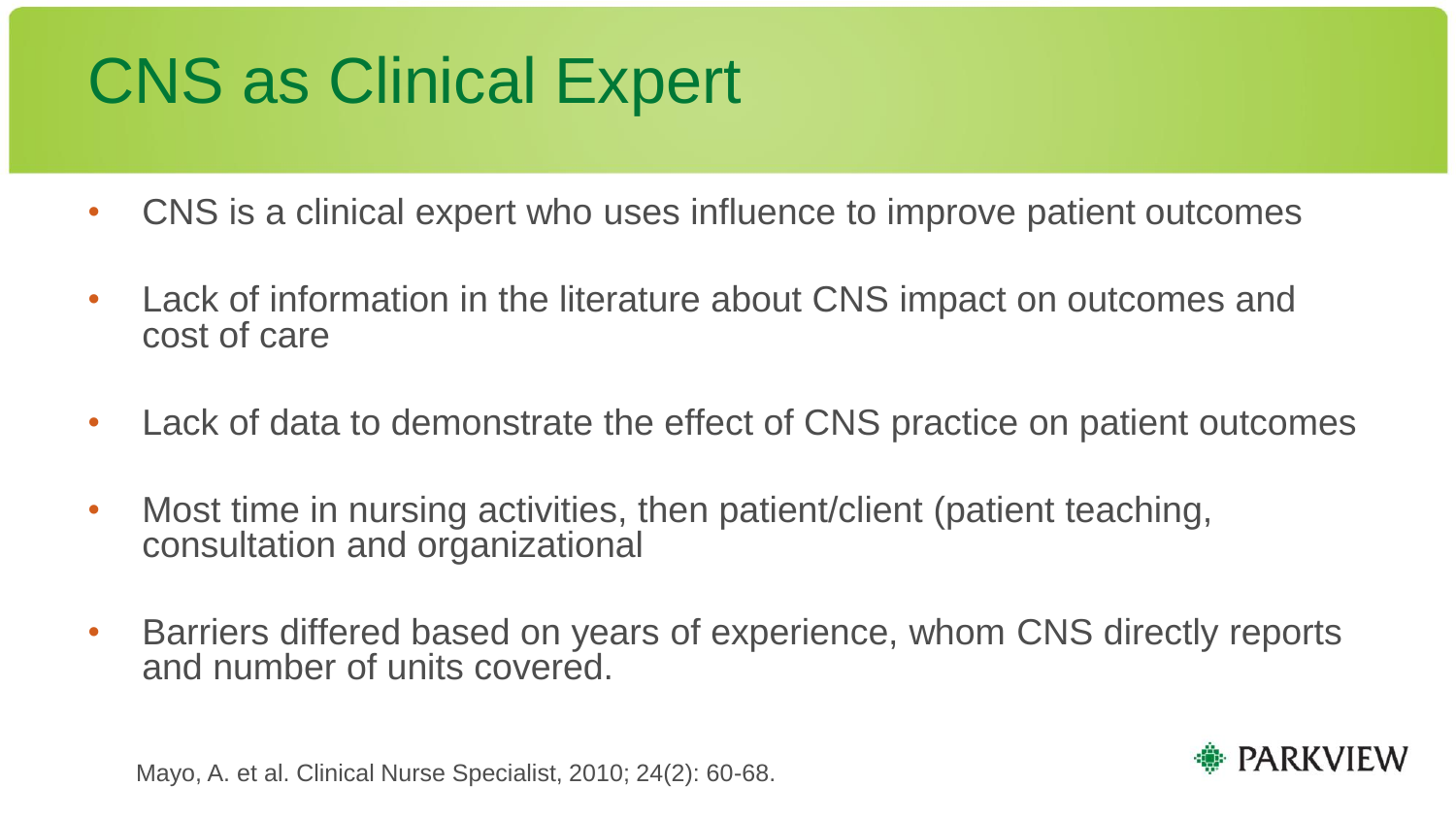#### CNS Role

- CNS role may disrupt the status quo and may be perceived negatively by others.
- Difficulty understand the CNS role, this may lead to confusion and misuse of the role
- Organizations not familiar with CNS
- Integrating the CNS role in an established culture can be challenging.
- Magnet Organizations vs. Non-magnet organizations

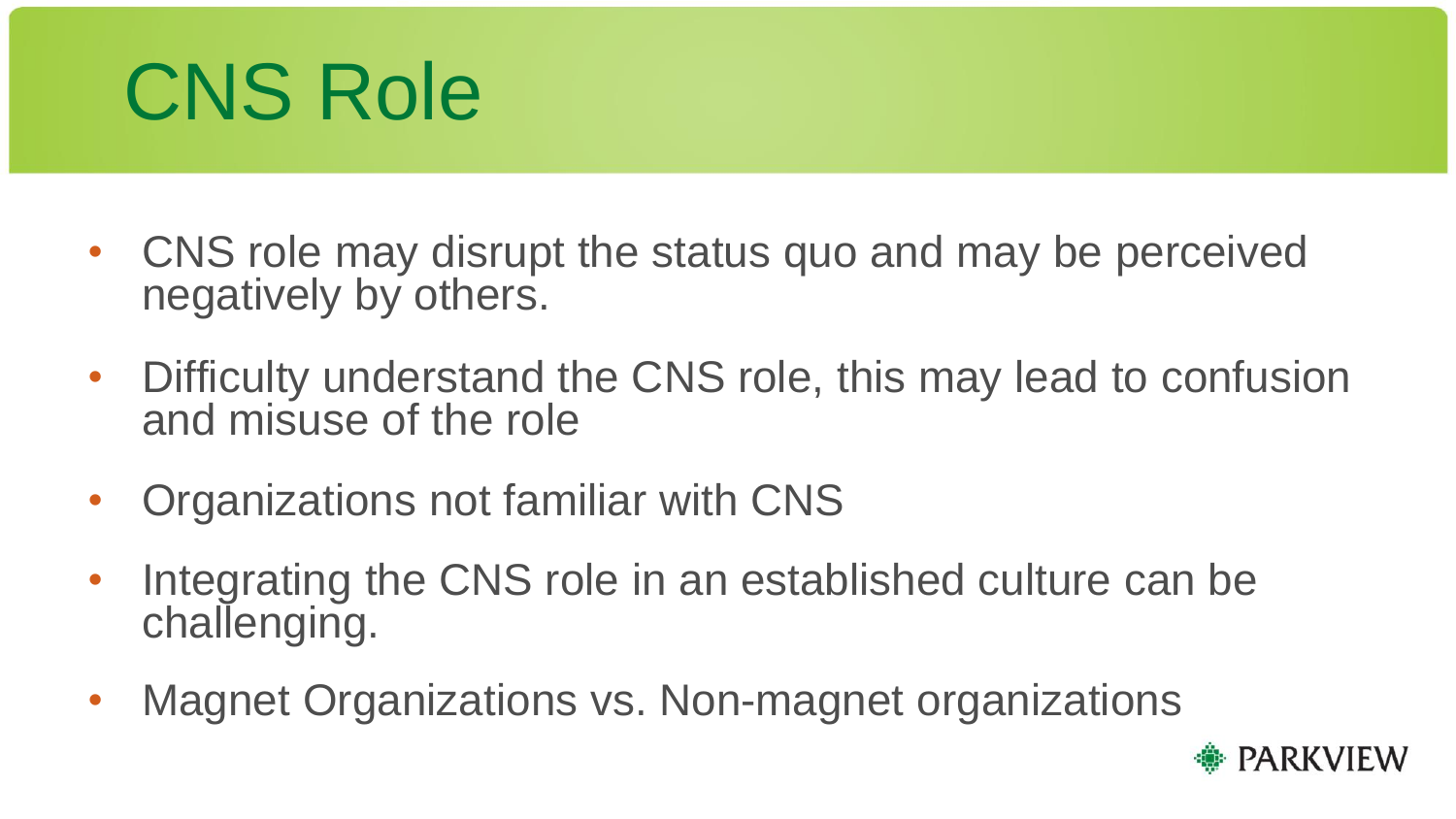### Barriers / Resistance

- Lack of understanding the role
- Reporting structure
- **Lack of inclusion**
- Perceived threat to others
- Territorialism
- **Control**
- Power, need of getting credit….
- Negative attitudes toward CNSs



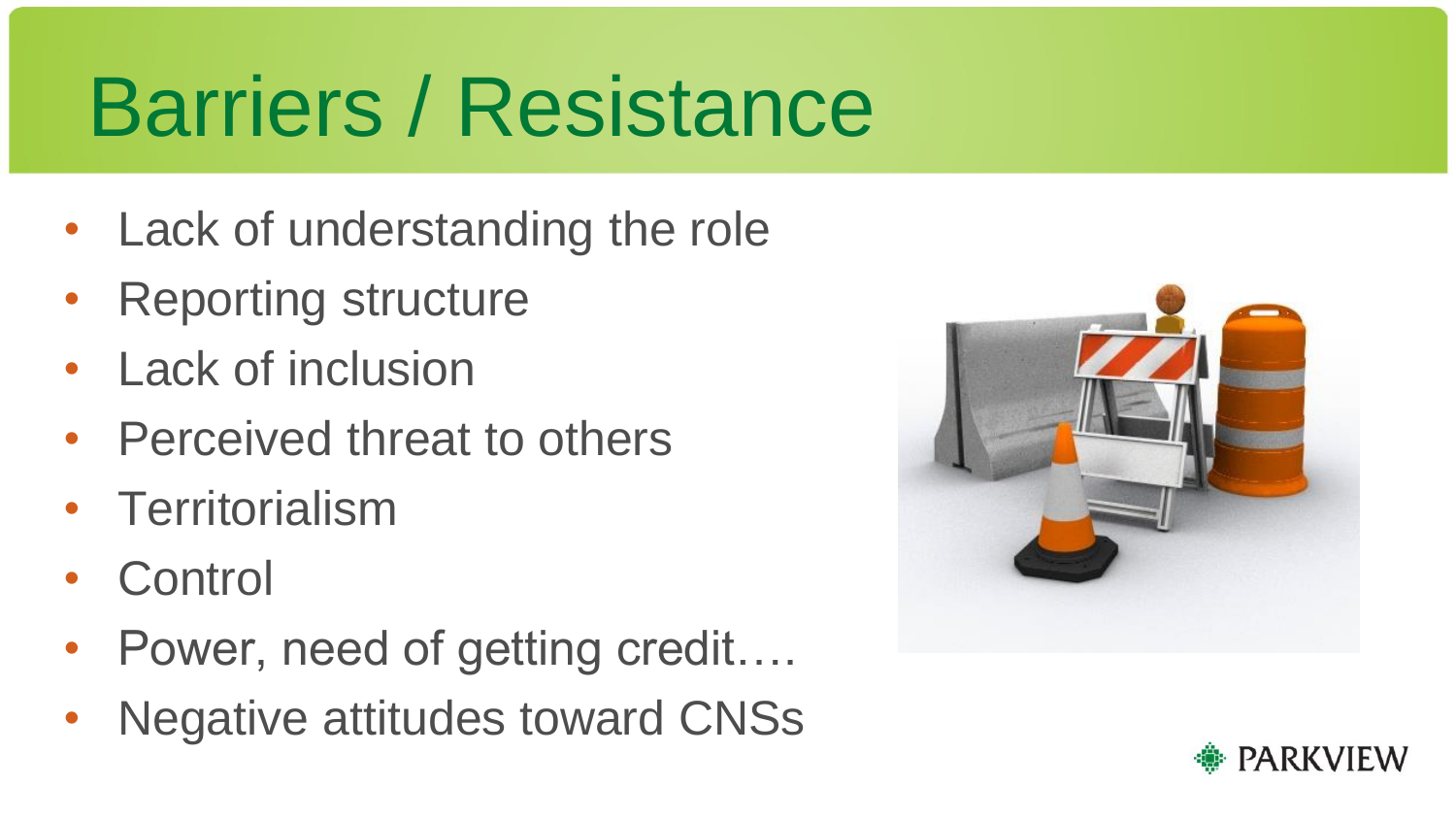- "A CNS is, by design, a deviant nurse-someone who thinks and acts differently....be kind and considerate, but persistent, as others will sometimes find your deviant thinking slightly irritating. Avoid the tyranny of consensus"
	- Fulton, J. "Secrets for a joyful life as a CNS". Foundations of CNS Practice, chapter entitled

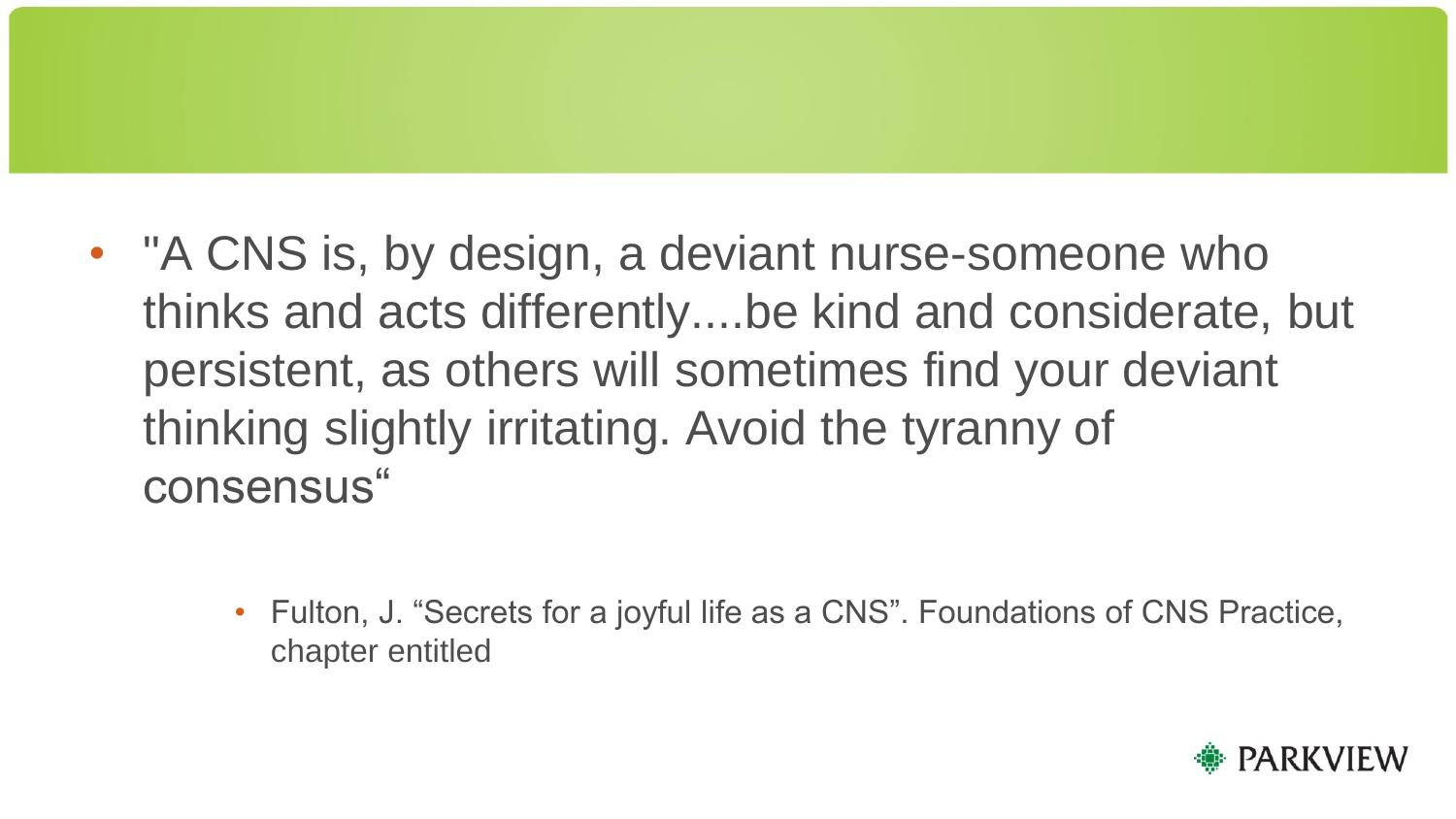# Clinical Nurse Specialist

- The Clinical Nurse Specialist role is focused on improving patient outcomes through evidence based practice, research and empowerment of nurses at the bedside.
- The introduction of the Clinical Nurse Specialist (CNS) role can have significant impact on cultural transformation at any institution

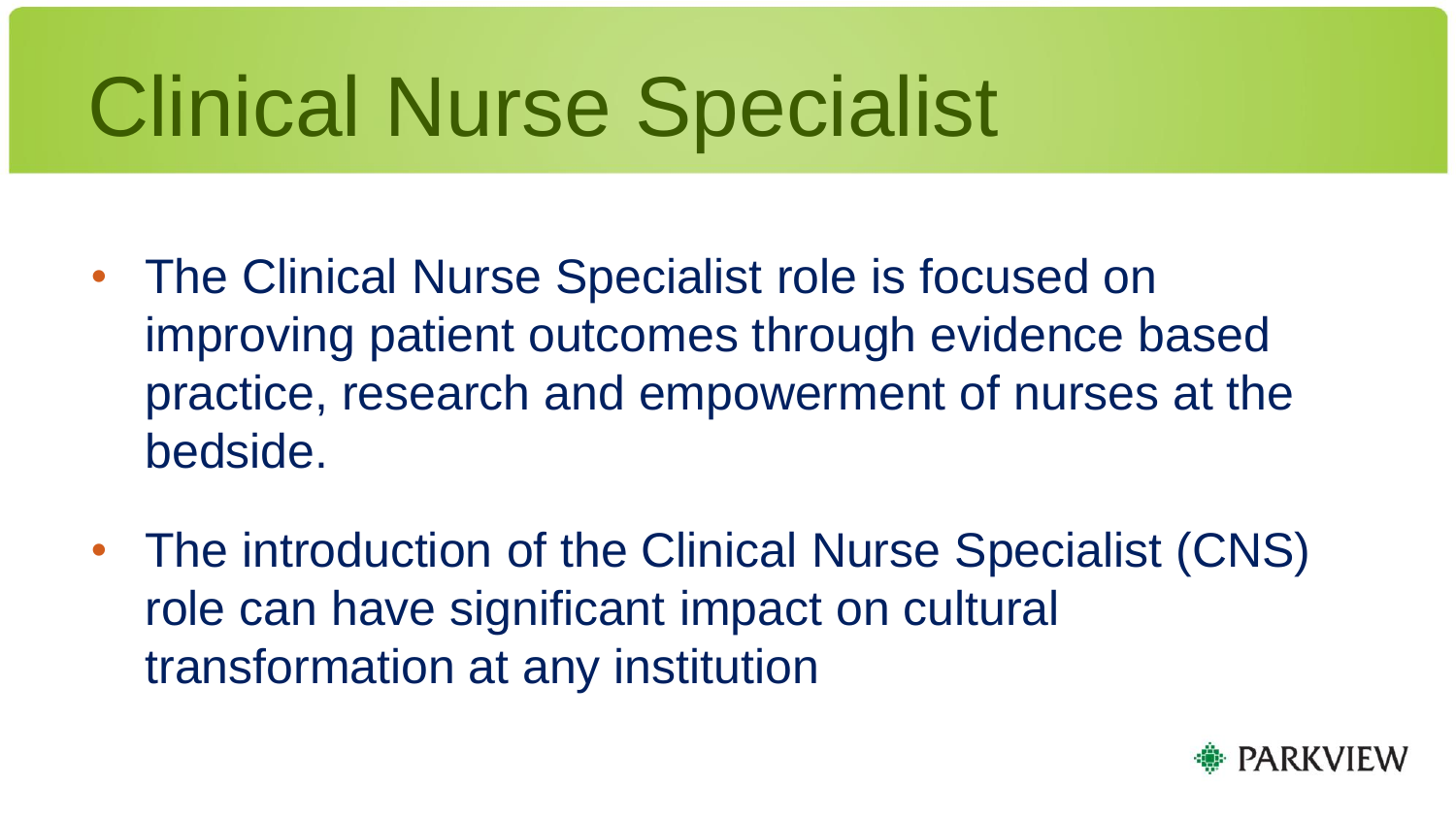# Integrate into culture

- Often misunderstood by nurses, leaders and physician
- Need to establish credibility
- Key component is how to represent the role so others understand the important aspects of CNS practice.
	- Clinical improvements
	- Evidence based practice
	- Nurse empowerment to effectively engage and empower bedside nurses to own their practice and effectively use EBP.

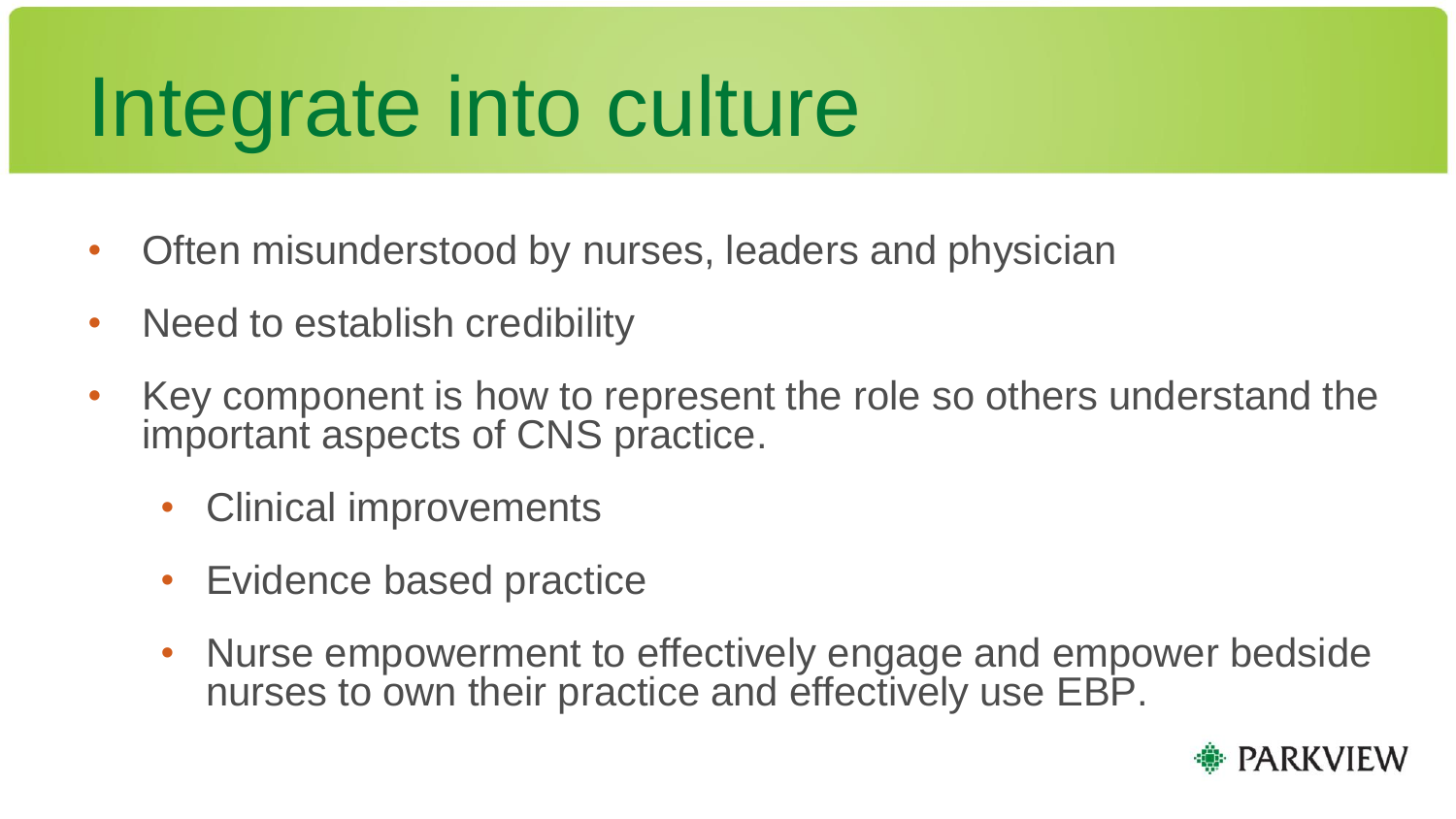### Finding Your Place

- First seek to understand the organization
- Understand other roles
- Understand the 'hidden politics'
- Who are the leaders, who are the informal leaders
- What is reporting relationships of CNSs

Building Trust

- **Offer solutions**
- Do what you say you will
- Follow through, always deliver
- Follow up
- Build relationships



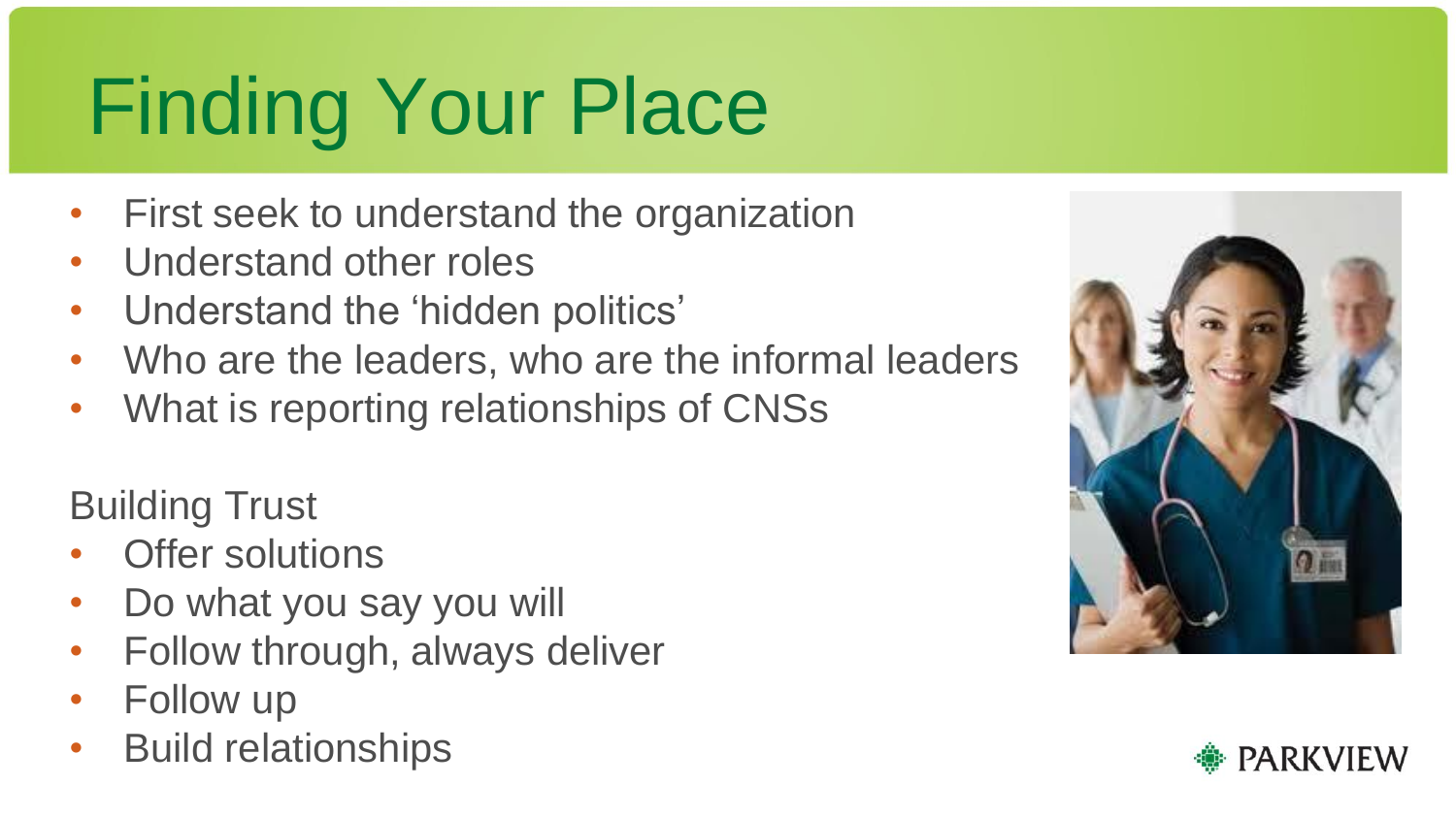#### Creating APN Friendly Culture

- "A marathon, not a sprint"
- Key Characteristics
	- Clarity (do not occur by chance, does not happen overnight)
	- Commitment (practice to full scope)
	- **Communication**
	- **Collaboration**
	- **Credibility**
	- **Contributions**
	- **Confidence**
	- **Complexity**
	- Courage \*







**PARKVIEW** 

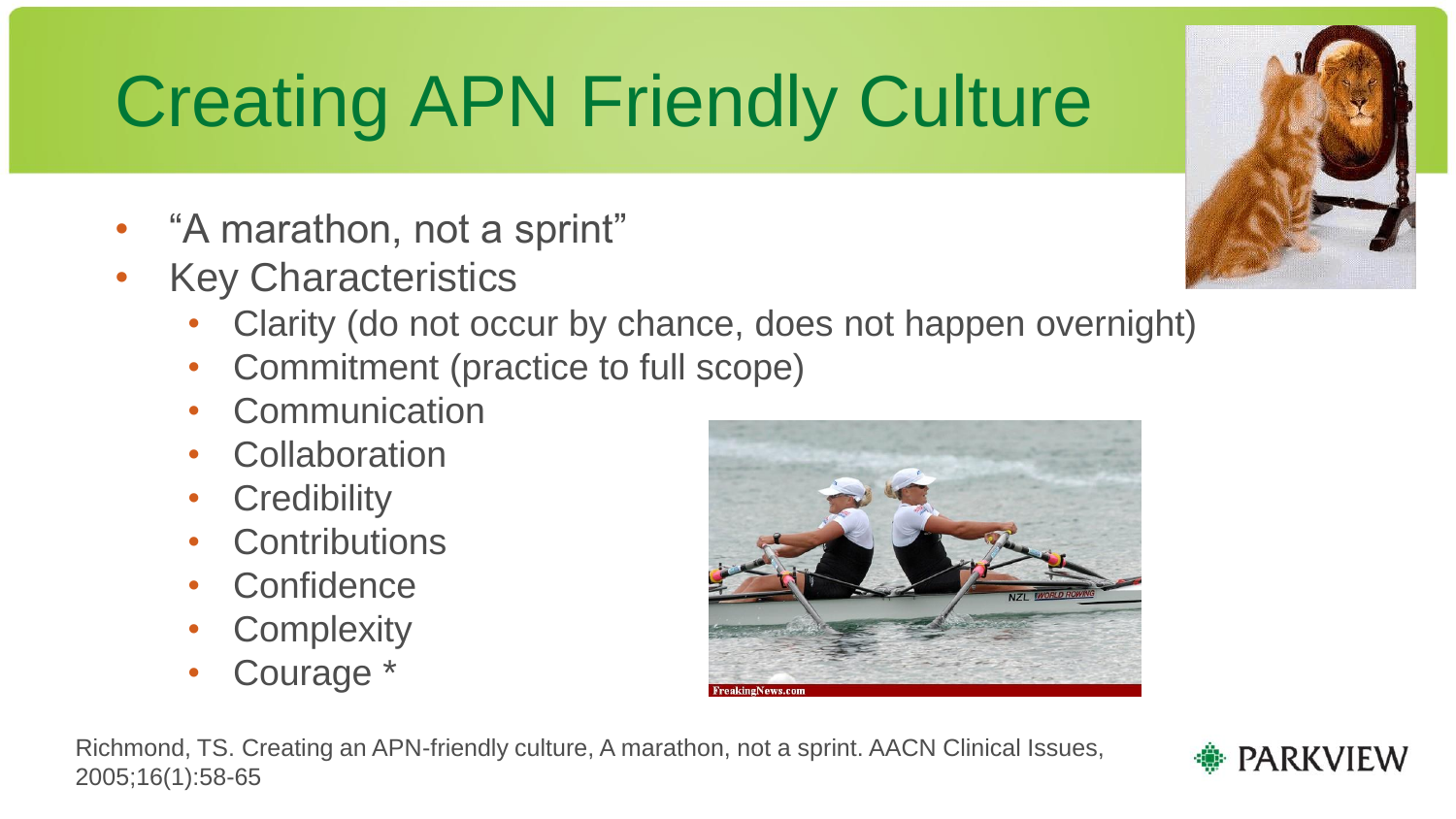#### Key Focus Areas

- Advance the Practice of Nursing
	- Advocate for nursing practice
	- Empower bedside nurses to develop collaborative relationships
	- Identify, design and support innovative evidence based interventions
	- Influencing the practice of nurses and the healthcare environment to support autonomous nursing practice
- Optimize patient outcomes
- Integrate research and evidence based practice within a specialty area **PARKVIEW**
- Identify opportunity for change, challenge the process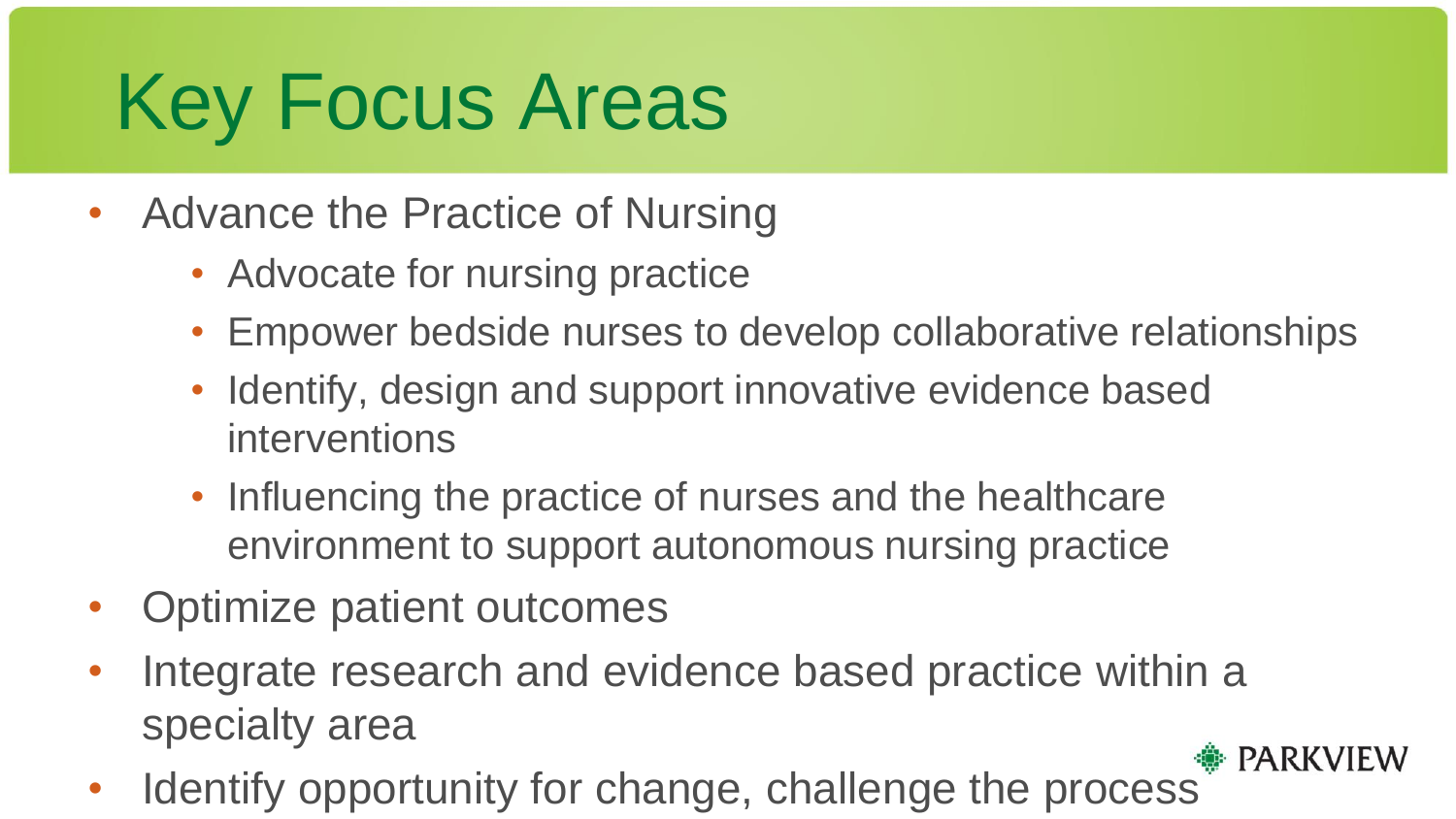#### EBP Implementation Strategy, The Central Role of the CNS

- Hospital of Univ Penn (HUP) integrate role of CNS in implementation of EB care and role of organizational change agent
- Advancing the role of CNS as clinical leader and disseminator of knowledge
- Environment conducive to supporting and sustaining EBP
- CN Mentoring in critical thinking and process improvements
- Complex patient management
- CNS role is cornerstone of EBP utilization and implementation of best practice guidelines on the unit and organizational level



Muller, A. et al. EBP Implementation strategy, the central role of the CNS. Nurs Admin Q, 2011; 35(2): 140-151.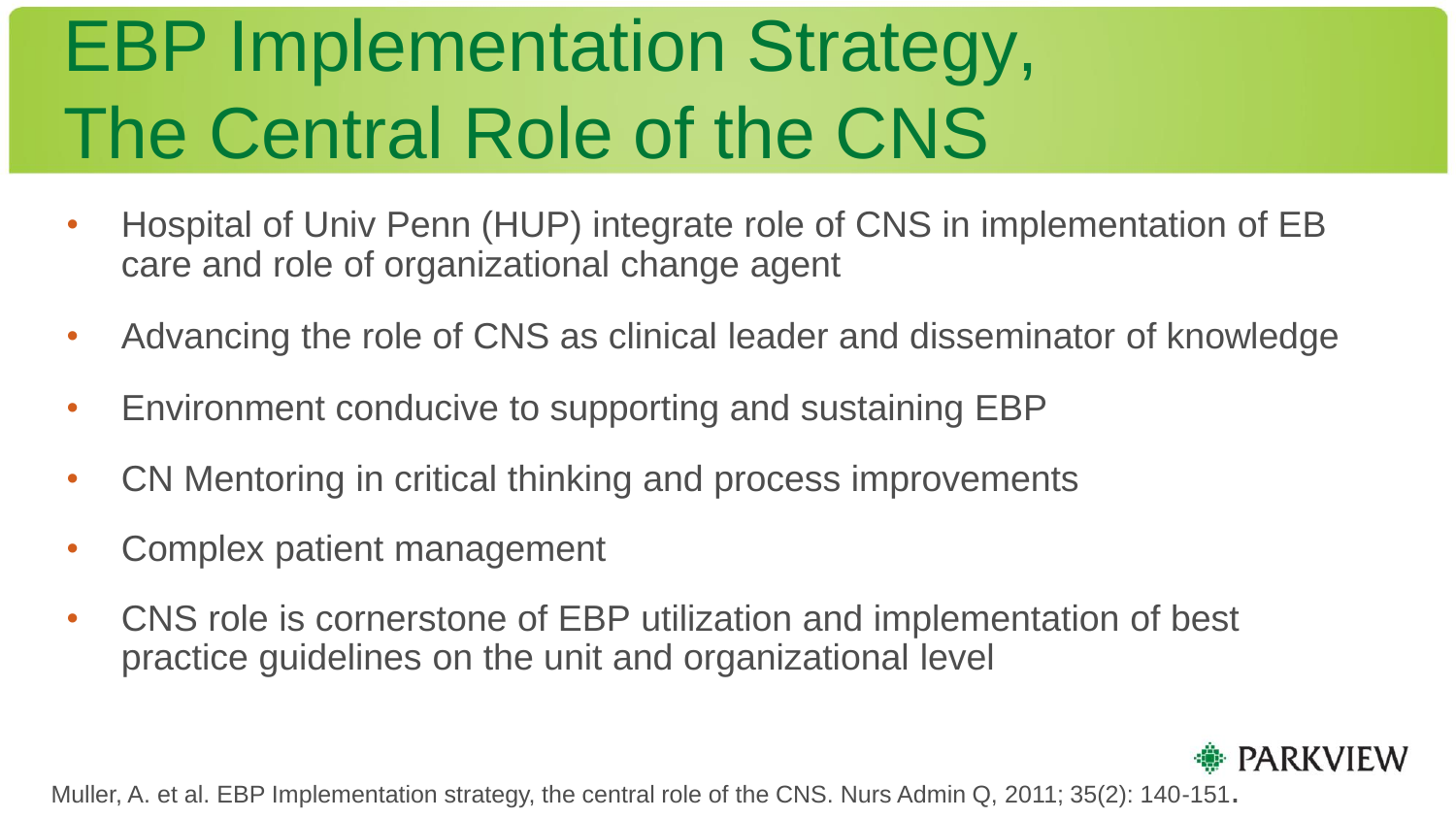#### Key Strategies

- Focus on EBP [and Research if comfortable]
- Interact with shared governance teams
- Work with nurses on the units
- Focus on Clinical Visibility
- Practice elevator speech, help others understand who you are and what do
- Find unmet opportunities
	- Find the Gap!!
	- What others are avoiding
- Align with strategic goals
- Focus on outcomes

#### **Data, data, data**

- Access to data systems
- Incident reports
- **Quality**
- Ask others what data they are receiving and see if it would be useful to you. PARKVIEW
- Be persistent

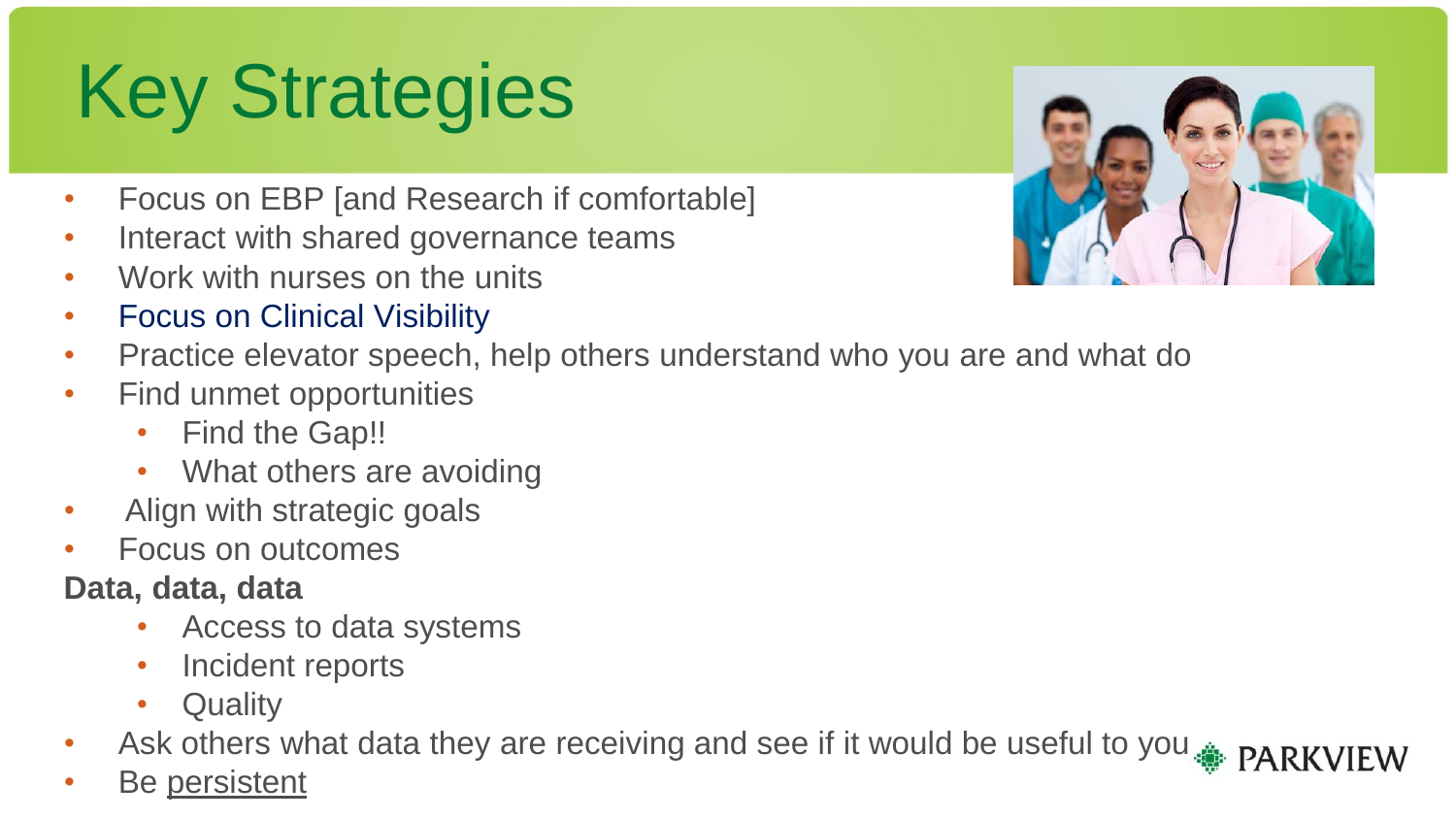# Value to organization

- Need to demonstrate value CNSs bring to organization
- Dashboard/Spreadsheet
	- Track your work, activities
- Annual performance goals that include measurable outcomes to use as evidence of contribution to organization





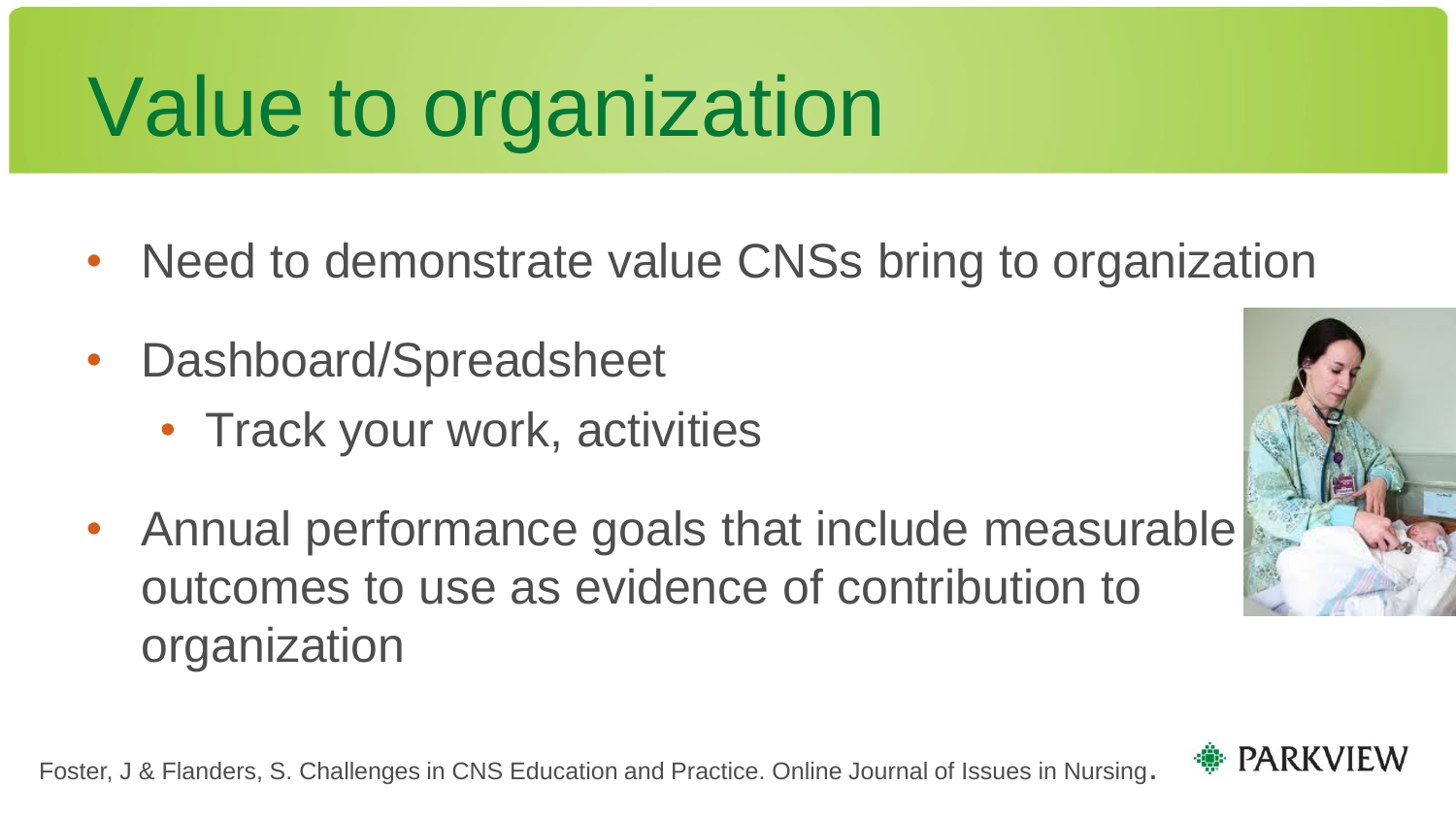# Demonstrating your worth/value

- NACNS Outcome tool
- Structure, Process, Outcomes
- CNS Outcomes
	- Important to track Outcomes related to CNS practice
	- Quantify quality improvements
	- Impact on professional development of RNs
	- Quantify revenue generation, cost savings and cost avoidance related to CNS initiatives
- Time spent on activities that do not advance some purpose are taking value away.
- CNSs need to focus on activities that influence outcomes, not just on process activities
- More research needed especially on fiscal outcomes and further define CNS value, articulate value in improving in clinical and fiscal outcomes to patients.